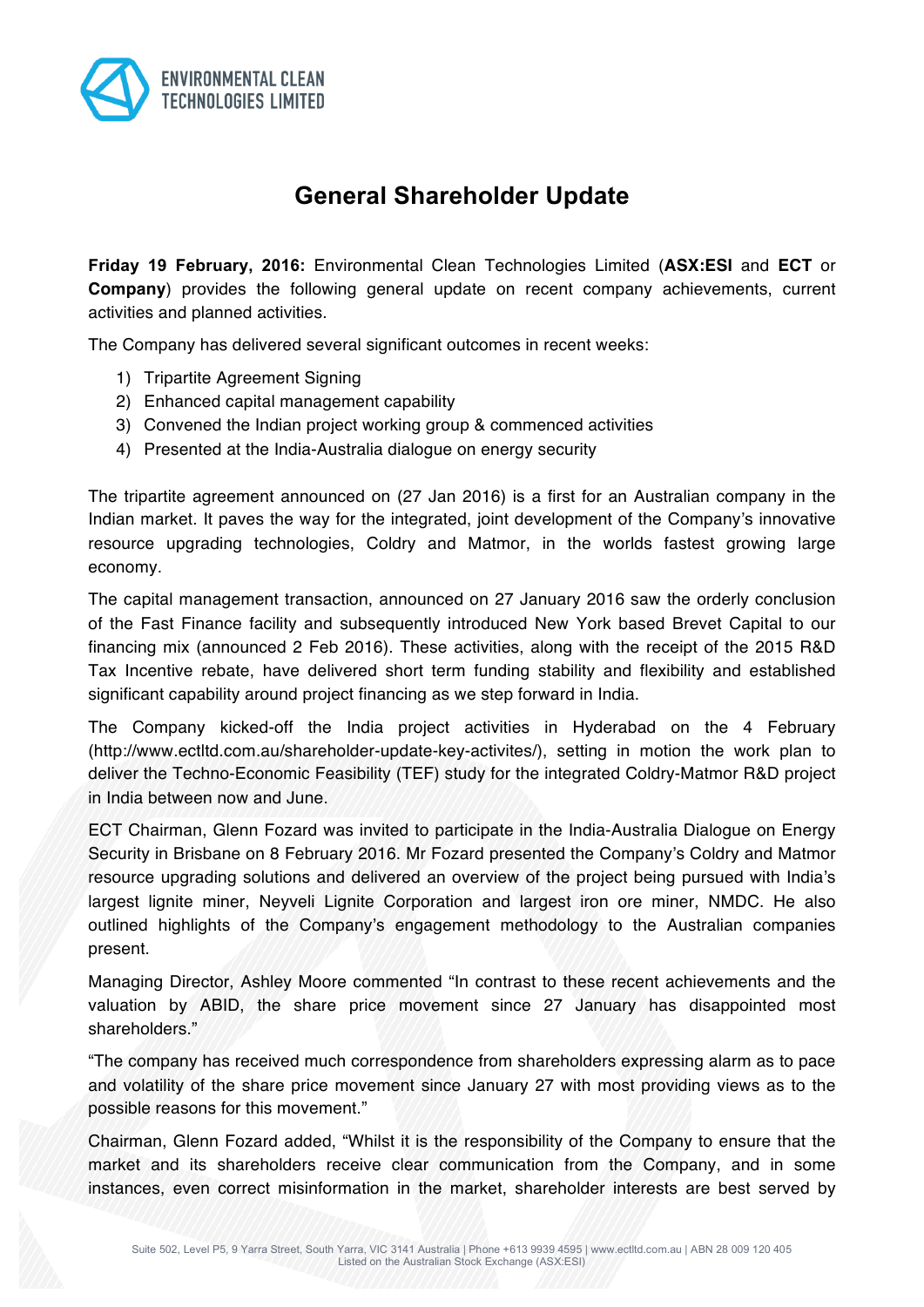focusing our efforts on meeting stated milestones and deliverables rather than speculating on share price movement.

"The Board is confident in the future of the business and we believe that expectations for the delivery of milestones are reasonable and on track. We've said it before and we'll say it again, the Company has never been in better shape to develop, commercialise and monetise its technology suite. But there is always room for improvement and with our shareholder's contribution, we aim to better communicate these goals and milestones"

Ashley Moore continued, "As such, we're stepping up the communications and invite shareholders to direct any questions via email.

"In this update we cover off several frequently asked questions, lay out the key messages since our AGM last November, and generally restate our pathway and objectives for our shareholders.

"In coming weeks and months we'll also provide further updates as we get on with the job in India. Shareholders can expect regular web articles and other communications. As always, the Company will continue to remain compliant with its continuous disclosure obligations, so any material announcements will also be made via the ASX platform."

# **Current Activities**

At the Company's AGM last November, the three priorities for the year ahead were outlined:

- 1) India project development
- 2) Australian Project Feasibility Study
- 3) Victorian Fuel Supply Opportunity

The project in India is focused on the deployment of an integrated Coldry demonstration-scale plant and Matmor pilot-scale plant at India's largest lignite mine and power generation site.

The joint development of the project with NLC and NMDC is driven by India's incredible growth story and desire to extract greater value from relatively low cost resources in support of the country's need for energy, and infrastructure-building iron and steel.

Coldry has the ability to upgrade lignite to produce a black coal equivalent thermal coal, enabling its use in higher efficiency power generation or as a 'gateway' to further upgrading via coal conversion technologies to produce oil, gas and fertiliser.

Matmor has the ability to produce iron and other higher value metals without the need for coking coal.

At the 2015 AGM the Company provided an overview of the steps ahead as follows:

Coldry:

- Thermax ready to go, substantial preparation works complete
	- o Proprietary equipment vendor development works
	- $\circ$  Integration engineering and site specific aspects scheduled following Matmor Pilot Plant Development works
- *Financial trigger*
- Construction
- Commissioning, optimisation & validation
- Commercial expansion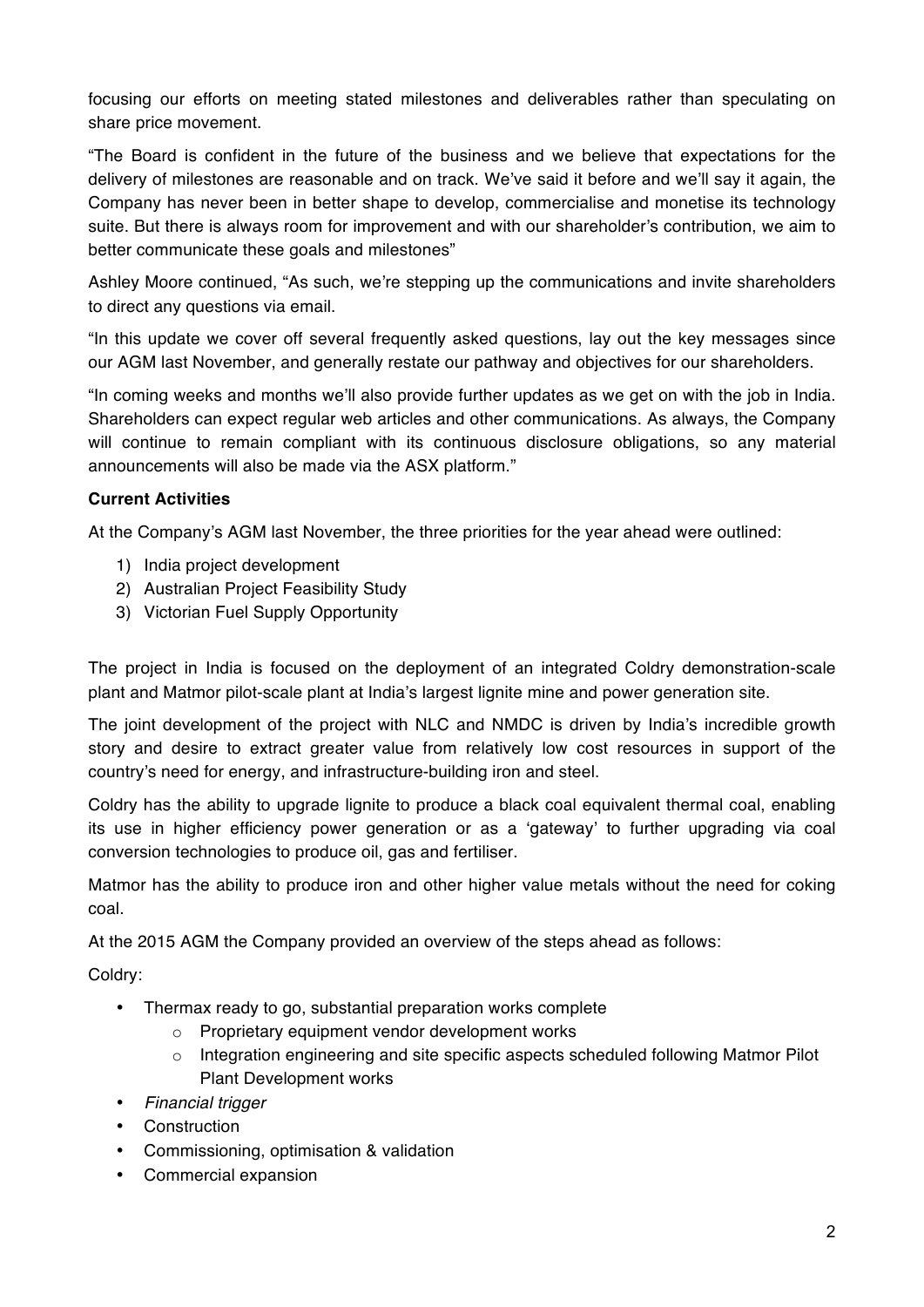Matmor:

- MN Dastur appointed engineering partner
- Pilot Plant development program commenced:
	- o Test Plant upgrades already started
	- o Data development runs to inform Pilot Plant design
	- o Designs prepared for EPC costing
	- o *Financial trigger*
	- o Construction
	- o Commissioning
	- o Test program
	- o Next Steps... following Coldry model

The first activity under the India project - the preparation of the TEF Study – commenced on 4 February (http://www.ectltd.com.au/shareholder-update-key-activites/) with the convening of the project working group consisting of ECT, NLC and NMDC and supported by Thermax (Coldry EPC engineers) and MN Dastur (Matmor design engineers).

The TEF is the trigger that precedes finance and structuring, firming up the capital estimates to an appropriate level to define the overall financial requirement and by extension the parties' contributions.

The capital cost for the Coldry demonstration-scale plant has been appropriately defined for some time. The task ahead is to bring Matmor up to speed and refine the integration aspects given the difference in size and stage of development between the two technologies.

The study will include a look forward at the commercial scale application to quantify the financial opportunities likely to flow from this R&D scale project, supporting the business case for the allocation of R&D investment by the parties.

The diagram below further outlines the activity pathway through to project completion.



Key points to note include:

- The Tripartite Collaboration Agreement establishes the framework for activities that build toward the objective.
- The parties will drill down to commercial agreements following the TEF study.
- Each party intends to contribute finance and resources to the project, guided by the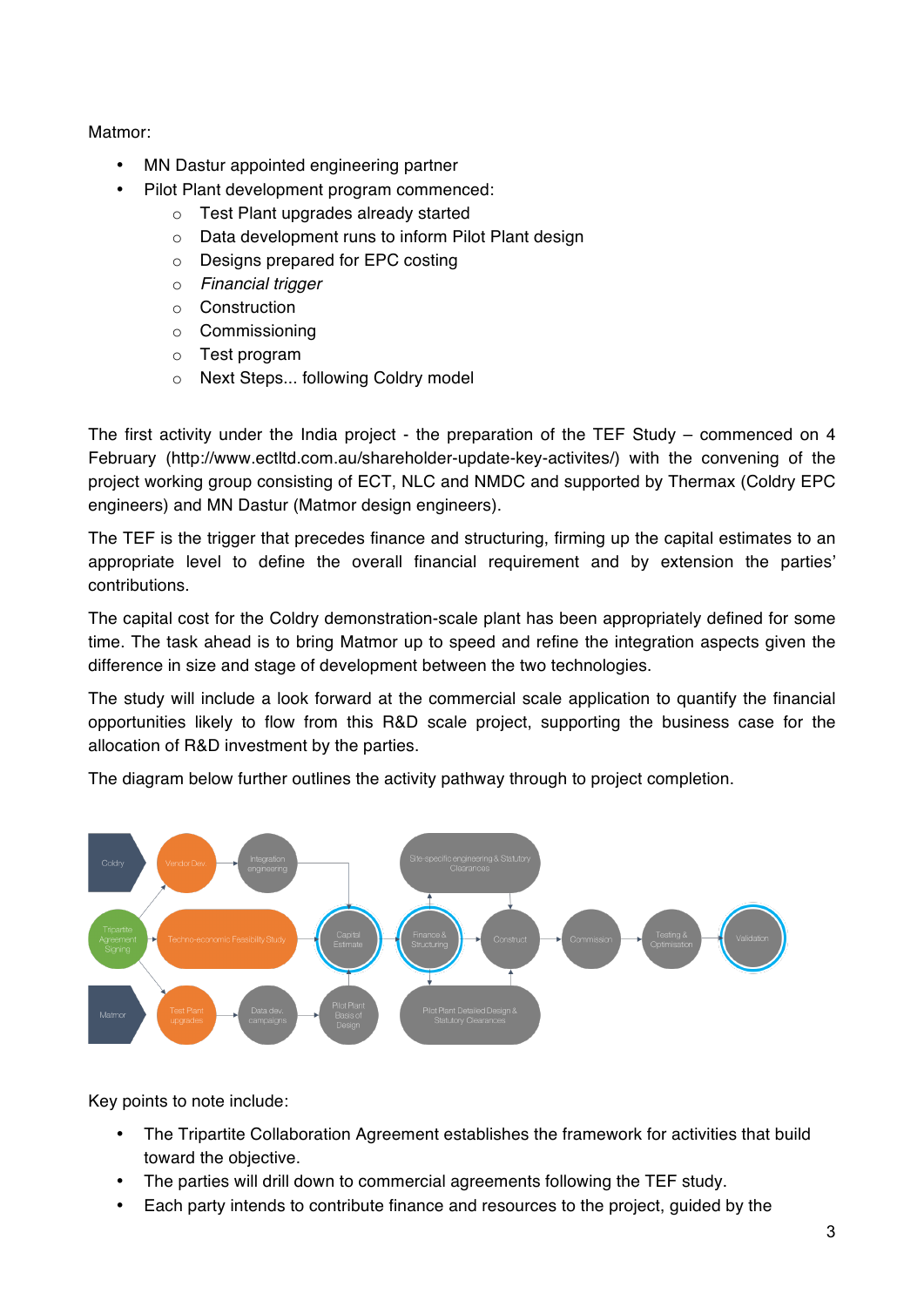outcomes of the study. To meet financial control requirements for release of R&D funding via the parties, internal protocols must first be satisfied. The TEF study underpins this requirement.

The intended timing sees the progress of the TEF study being completed during June 2016.

# **The Australian Project Feasibility Study**

The Company is working through the initial scoping stage for its Australian Project as outlined at the 2015 AGM.

Focusing on product and market assessment, the study aims to determine a logical commercial pathway for both Coldry and Matmor in Australia.

Through this approach, R&D activities can be targeted toward practical commercial applications that reflect local market conditions. The Company's current preliminary view sees opportunities in developing Coldry-enabled solutions that produce gas, oils and metallurgical char products. On the Matmor front, there are several R&D pathways ranging from iron ore in Victoria and Tasmania to pre-processing of ilmenite (titanium sands) and remediation of waste (millscale).

The Australian Project is of greater scale and complexity and will necessarily be informed by the outcomes of the Coldry and Matmor R&D activities in India.

# **Victorian Fuel Supply Opportunity**

The Company has been exploring modifications to its Coldry Pilot plant at Bacchus Marsh to enhance its testing capability and generate new knowledge.

The requirement for higher testing capacity has been driven by the need to provide a robust R&D facility that can provide sufficient flexibility and volume of Coldry product to satisfy minimum quantities for end user testing in large test boilers and live generation systems.

This would typically be an R&D expense to the business in pursuit of generating new knowledge.

Coinciding with this activity, a confluence of factors in the Victorian market has created a compelling economic opportunity.

The Victorian market for thermal coal is experiencing a disconnect from the global market. While the global price for thermal coal is hovering around \$60 per tonne, brown coal briquettes are fetching significantly higher prices in Victoria.

The closure of the briquette factory in Victoria is having repercussions. And while there are solutions, such as importing black coal from NSW or connecting to the gas network, both options are very expensive. Some consumers have resorted to looking at the feasibility of importing brown coal briquettes from Germany. Solar and wind aren't appropriate for starting power stations or raising steam.

This has created a potential opportunity to supply a dried brown coal product such as Coldry into the Victorian market. If successful, the Company hopes to defray some of its R&D costs through the sale of output from its R&D activities in the Victorian market while achieving valuable new knowledge from our pilot plant and its resulting products.

The scoping of the pilot plant upgrade is currently proceeding, in addition to market and logistics assessment.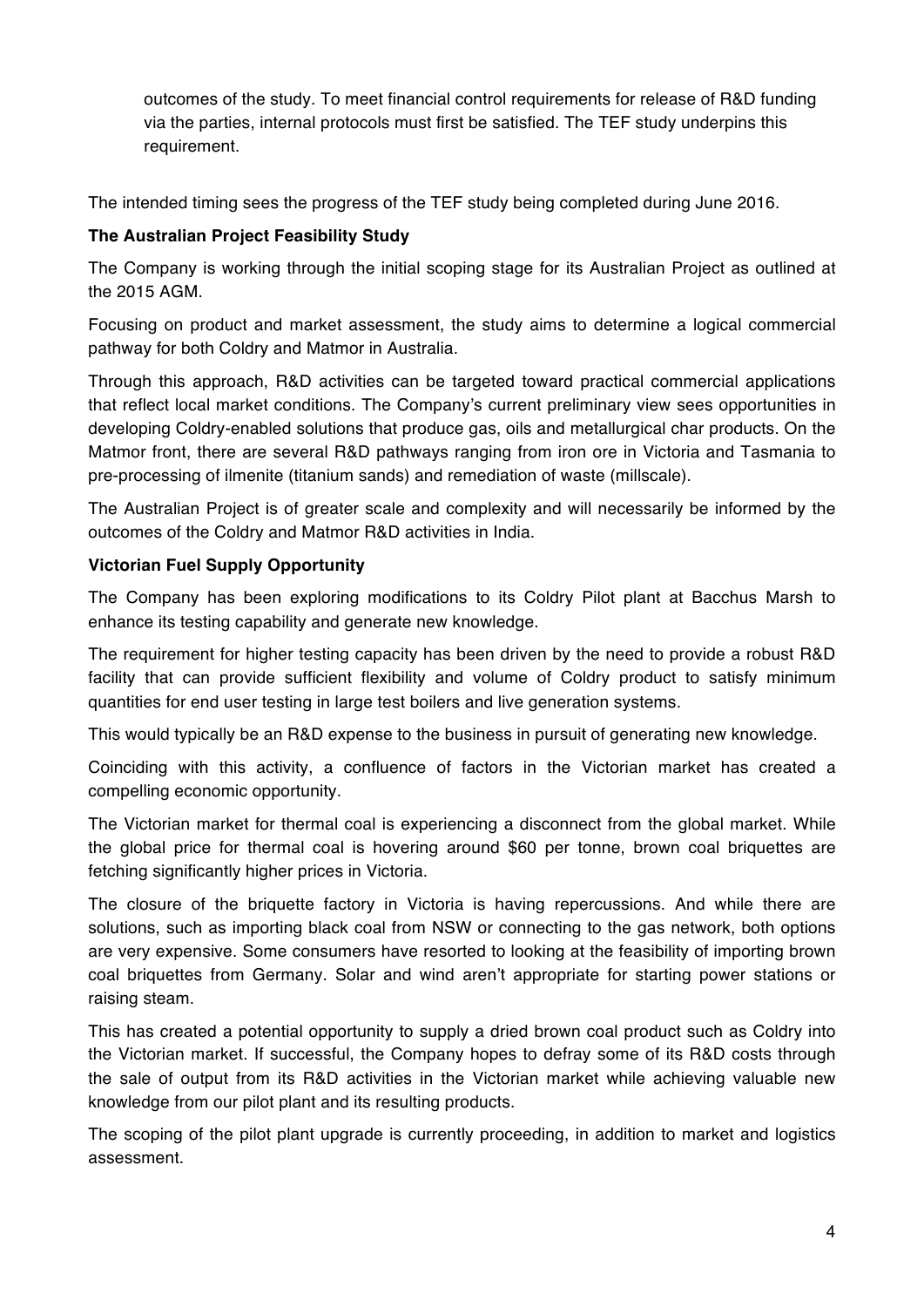## **Clarification on Trading Halt and Voluntary Suspension**

On 19 January 2016 the Company requested the ASX halt trading in its securities pending the completion of a transaction relating to its capital management plan.

The completion took longer than expected, resulting in the Company seeking voluntary suspension on 21 January 2016, which was lifted on 27 January 2016.

Feedback from shareholders reflected a broad degree of misinterpretation ranging from simple misunderstanding of terminology to wilful, yet incorrect, speculation.

Some shareholders described the halt as 'backfiring', suggesting those shareholders believed the Company was using the halt as a build up to the signing of the tripartite agreement. This was not the intent. The market was kept fully informed of anticipated timing of the tripartite agreement signing.

For avoidance of doubt, the Company only uses trading halts and voluntary suspensions as required to manage its continuous disclosure obligations. In this instance the Company was finalising a transaction in relation to capital management activities. The halt and voluntary suspension were implemented to prevent trading in the Company's securities as the circle of participants involved in the transaction widened.

The subsequent announcement (27 Jan 2016) then provided full disclosure on the nature and outcome of the transaction under the heading of 'Capital Management', including the conversion of the previous 'Fast Finance' loan facility to equity.

Shareholders are reminded that the Board has obligations under the Corporations Act and ASX Listing Rules to manage continuous disclosure. Trading Halts and Voluntary Suspensions are tools provided by the ASX for this very purpose.

# **Understanding the Tripartite Collaboration Agreement**

Shareholders have posed several questions in relation to the nature of the agreement with NLC and NMDC.

In order to gain a better understanding of what the agreement is, it is helpful to understand the Company's engagement with its Indian partners in the context of a first-of-a-kind deal with Public Sector Undertakings (PSU's).

It became apparent as the engagement with the parties developed that typical Australian or Indian 'deal making' approaches would be inadequate. The challenge for the parties lay in bridging the gap between the need to drive R&D outcomes that require financial commitments on one hand, and the need to meet procedural controls within Indian PSU's on the other hand. Allocating taxpayer funds in any jurisdiction involves substantial probity and compliance considerations, which can take considerable time to satisfy.

To bridge this gap required innovation in terms of agreement structure in addition to vision on the part of the PSU's. The key was the creation of a binding, collaborative framework, that incorporated both the necessary activity to drive project development through the TEF study stage towards execution of commercial agreements which will detail the equity investments and other contributions of each party, while allowing parallel compliance with policies, process and procedures. This balances the need for an appropriate level of investment certainty with the need for probity over allocation of public funds toward the R&D project.